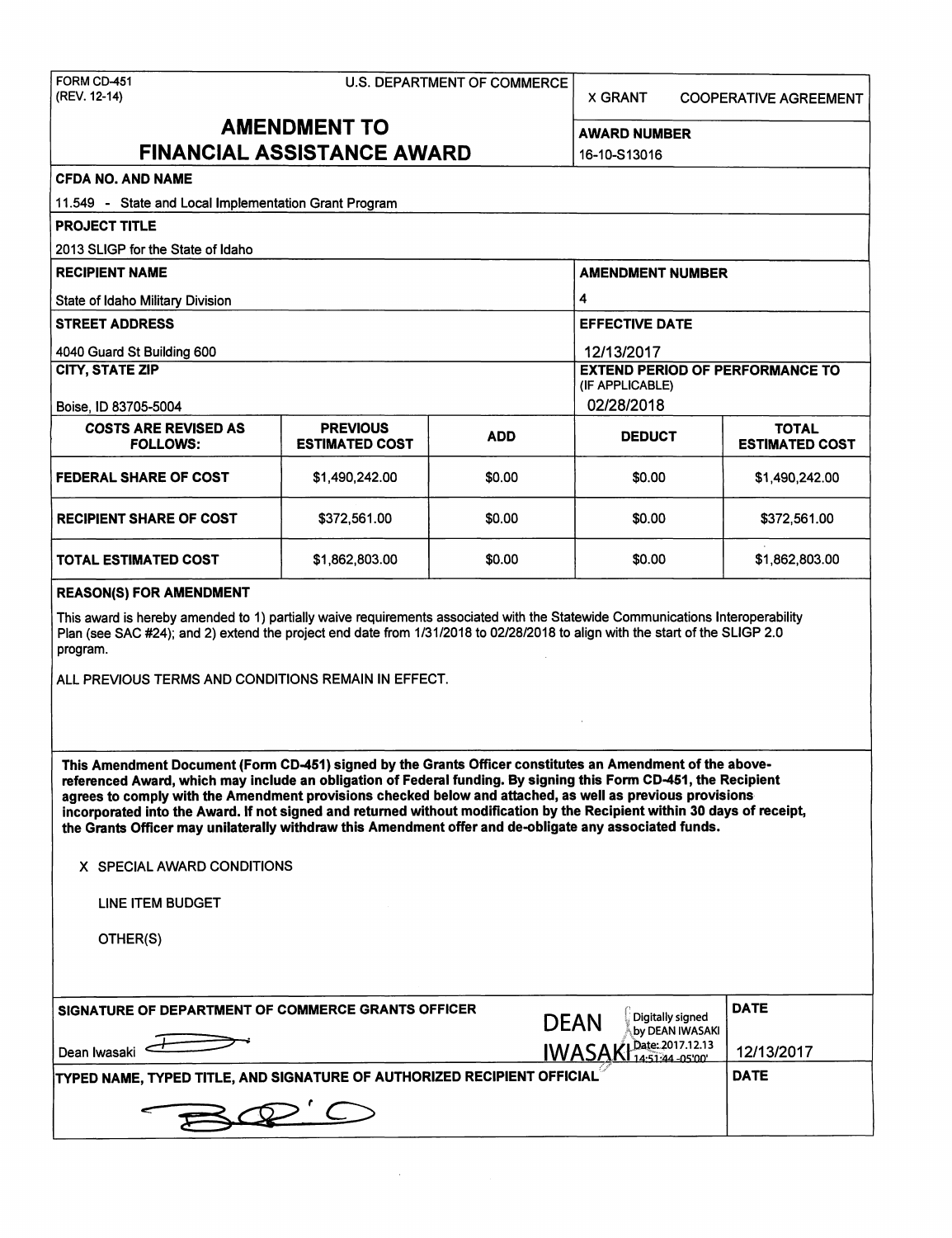Award Number: 16-10-S13016, Amendment Number4 Federal Program Officer: Michael Dame Requisition Number: S13016 Employer Identification Number: 826000952 Dun & Bradstreet No: 005011544 Recipient ID: 1611111 Requestor ID: 1611111

### **Award ACCS Information**

| <b>Bureau</b><br>Code | <b>FCFY</b> | <b>Project-Task</b> | Ora Code               | <b>Obi Class</b> | <b>Obligation Amount</b> |
|-----------------------|-------------|---------------------|------------------------|------------------|--------------------------|
| 61                    | 2013        | 8150000-000         | 11-00-0000-00-00-00-00 | 41-19-00-00      | \$0.00                   |

### **Award Contact Information**

| <b>Contact Name</b> | <b>Contact Type</b> | Email                 | Phone        |  |
|---------------------|---------------------|-----------------------|--------------|--|
| Wallen<br>Ms. Karen | Administrative      | kwallen@imd.idaho.gov | 208-258-6518 |  |

### **NIST Grants Officer:**

Nuria Martinez 100 Bureau Drive, MS 1650 Gaithersburg, MD 20899-1650 (301) 975-6215

### **NIST Grants Specialist:**

Samantha Wigglesworth 100 Bureau Drive, MS 1650 Gaithersburg, MD 20899-1650 (301) 975-4166